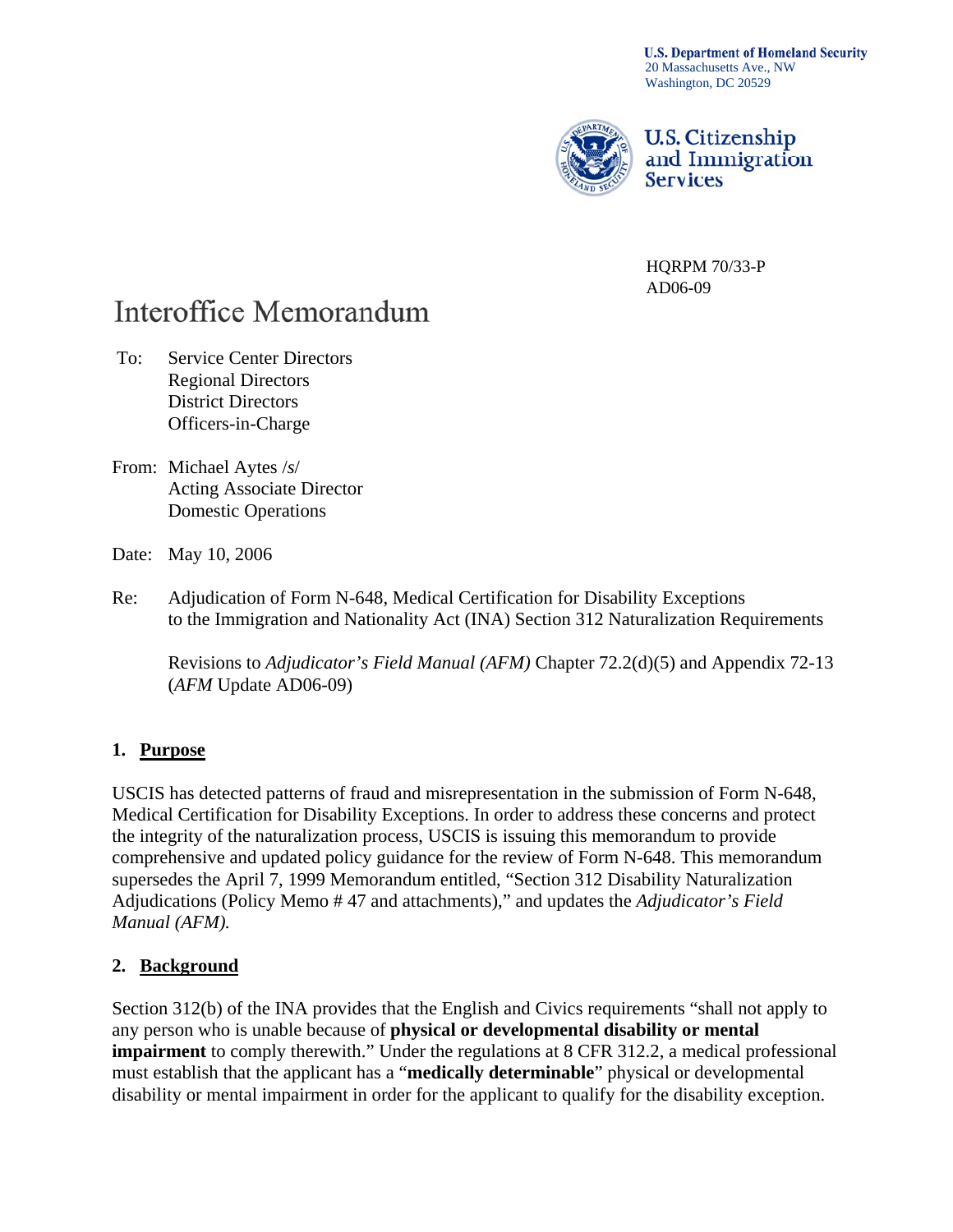Revisions to *Adjudicator's Field Manual (AFM)* Chapter 72.2(d)(5) and Appendix 72-13 (*AFM* Update AD06-09)

Page 2

"Medically determinable" means that the disability or impairment, or combination thereof "results from anatomical, physiological, or psychological abnormalities which can be shown by medically acceptable clinical or laboratory diagnostic techniques to have resulted in functioning so impaired as to render an individual unable to demonstrate an understanding" of English and/or U.S. history and government. In simple terms, the regulations require that the medical professional establish and certify that the applicant has a physical or mental abnormality that has impaired the individual's functioning *so severely* that the individual is unable to learn or demonstrate knowledge of English and/or U.S. history and government.

It is important to note that an exception from the Section 312 requirements **does not** waive any other naturalization requirements. Therefore, those applicants, whose disability exception requests have been accepted, must still establish good moral character, residence, and assent to the oath (unless waived), etc.

It is also important to note that the statutory exception requested in a Form N-648 is not the same as a request for accommodations under the Rehabilitation Act of 1973 or a request for waiver of the oath requirement.

#### **3. Contact Information**

Questions related to this memorandum should be directed to Bunnie Bryce, through appropriate supervisory channels.

#### **4. Use**

This memorandum is intended solely for the guidance of USCIS personnel in performing their duties relative to adjudications of applications. It is not intended to, does not, and may not be relied upon to create any right or benefit, substantive or procedural, enforceable at law by any individual or other party in removal proceedings, in litigation with the United States, or in any other form or manner.

## **5. Field Guidance** *AFM* **Chapter 72.2(d)(5)**

Effective immediately, USCIS field offices are directed to comply with the following instructions, as set forth in revised *AFM* Chapter 72.2(d)(5):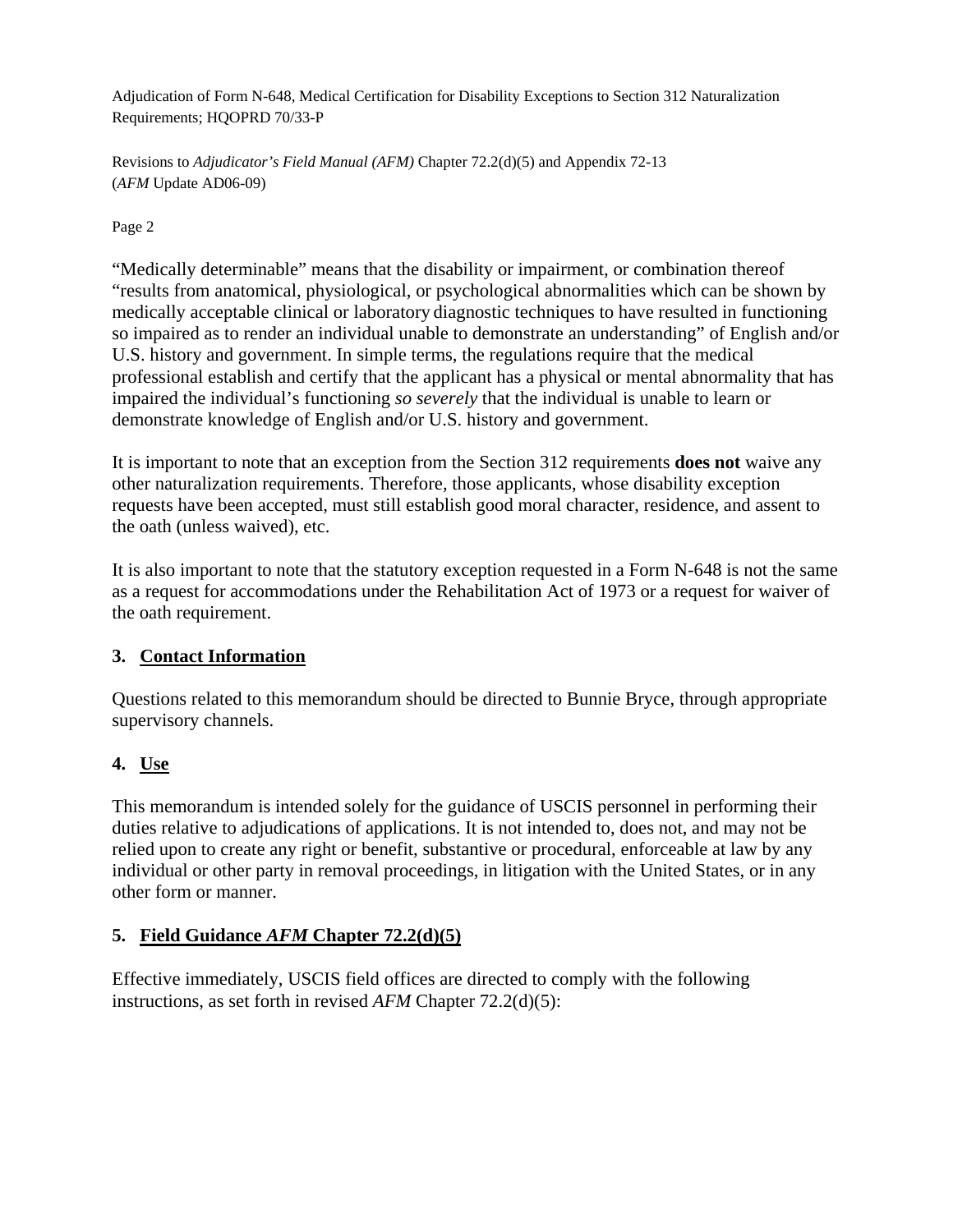Revisions to *Adjudicator's Field Manual (AFM)* Chapter 72.2(d)(5) and Appendix 72-13 (*AFM* Update AD06-09)

Page 3

### (5) Adjudication Guidelines for the Form N-648 Waiver. **[Revised as of 05/10/2006]**

#### (A) Medical Professionals Authorized to Complete the Form N-648.

Under 8 CFR 312.2, the following medical professionals who are licensed to practice in the United States (including Guam, Puerto Rico, and the Virgin Islands) are eligible to sign a Form N-648 diagnosis and medical opinion on behalf of an applicant: 1) medical doctors; 2) doctors of osteopathy; and 3) clinical psychologists.

Medical professionals must certify, under penalty of perjury, that their statements are true and correct. In addition, 8 CFR 312.2(b)(2) and the Form N-648 Instructions require the certifying medical professional to have appropriate experience and qualifications that will enable him/her to diagnose and assess the claimed disability and/or impairment. For example, a certification by a general practitioner regarding a mental disability will be acceptable if the general practitioner has appropriate experience and qualifications to diagnose and assess that type of disability. A Form N-648 should be reviewed based on the standard of review outlined in section (D) below.

#### (B) Validity and Timeliness of the Form N-648.

The Form N-648 may be submitted as an attachment to the Form N-400 Application for Naturalization, as a supplement to the Form N-400 after the initial filing of the Application for Naturalization, or at the time of the interview. If the Form N-648 is submitted at the time of the interview, the examination may be continued pending the adjudication of the Form N-648.

The Form N-648 must be submitted within six months of when it was completed by the medical professional or psychologist. A properly submitted Form N-648 will remain valid indefinitely unless it is denied, or until such time as the District Adjudications Officer (DAO) determines that the disability described does not preclude the applicant from demonstrating the requisite knowledge and understanding of English and/or U.S. history and government.

#### (C) Appropriate Role of Adjudicators in Reviewing Form N-648.

DAOs are responsible for determining whether the applicant meets the requirements of Section 312 of the INA. Each district office should designate a Journeyman DAO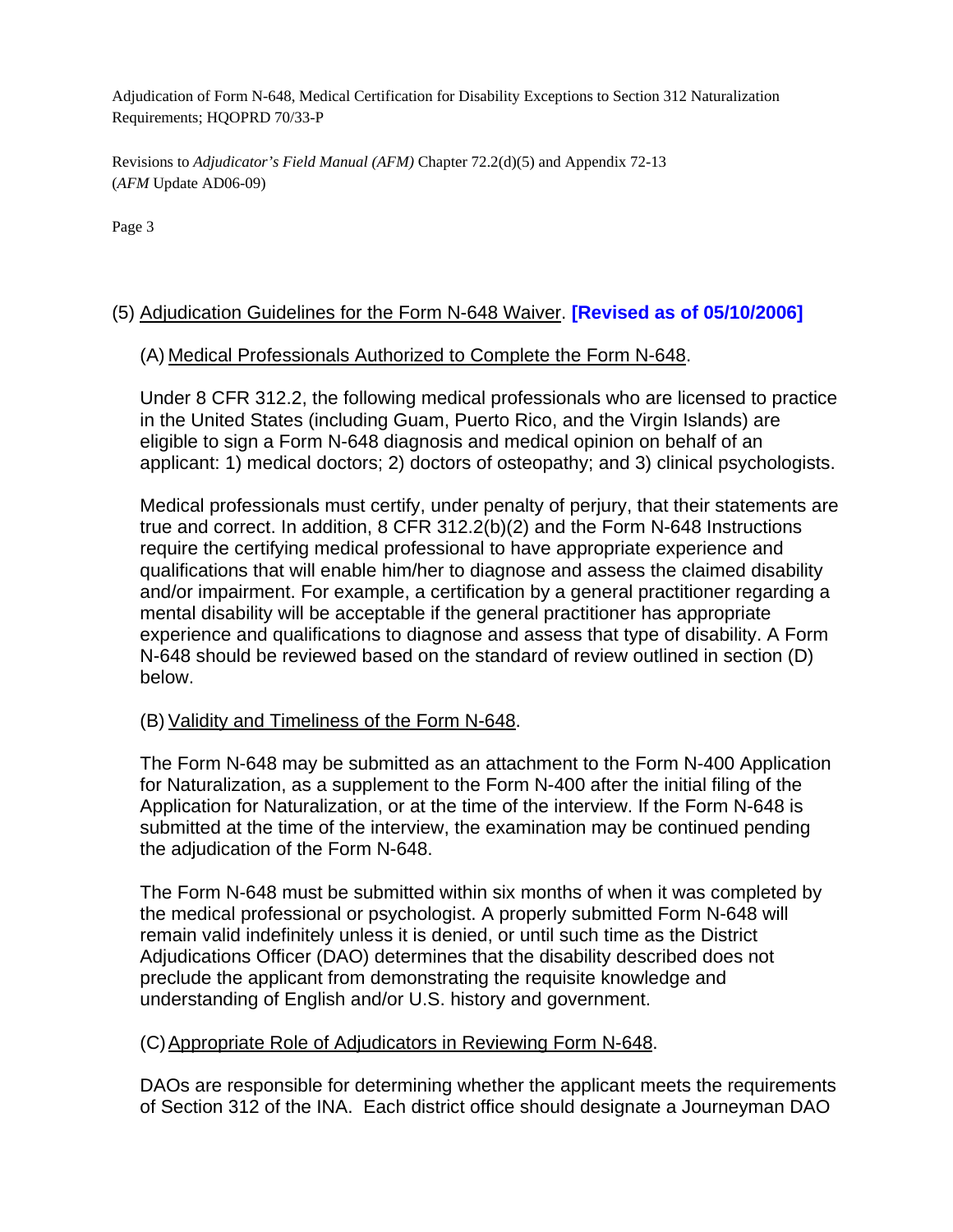Revisions to *Adjudicator's Field Manual (AFM)* Chapter 72.2(d)(5) and Appendix 72-13 (*AFM* Update AD06-09)

#### Page 4

to be the point of contact for training and oversight of the Form N-648 adjudications. In reviewing the Form N-648, the DAO's role is to determine whether the Form N-648 contains sufficient information to establish that the applicant is eligible for a disability exception. The medical professional's role is to establish and certify the applicant's diagnosis, to explain how the anatomical, physiological, or psychological impairment diagnosis was arrived at (including which medically acceptable clinical or laboratory diagnostic tests were used to reach the diagnosis), and to explain how this condition affects the applicant's ability to learn or demonstrate knowledge of English and/or U.S. history and government.

DAOs must ensure that the Form N-648 contains an explanation of the origin, nature, and extent of the medical condition including a list of the medically acceptable clinical or laboratory diagnostic tests employed in reaching the diagnosis, a notation that the disability has lasted, or is expected to last, 12 months or longer, and a notation that the disability is not the direct effect of the illegal use of drugs.

The diagnosis of the medical professional will be presumed valid in the absence of significant discrepancies or credible doubt. However, the DAO may, pursuant to the regulations, refer the applicant to another authorized medical specialist, at the applicant's expense, for a supplemental disability determination when there are "credible doubts about the veracity of a medical certification." 8 CFR 312.2(b)(2) For this purpose, each district shall refer the applicant to the state medical board in order to locate a medical specialist in the appropriate specialty area (i.e., psychiatrist, neurologist, psychologist). See Attachments A and B.

 $[(b)(2)$  or  $(b)(7)(E)]$ 

#### (D) Standard of Review of the Form N-648.

A DAO must first review the Form N-648 to ensure that it is properly completed. If more than one Form N-648 was submitted, the most recent Form N-648 will be considered. DAOs can, however, examine previously submitted Form N-648s for additional information or discrepancies.

The focal point of the DAO's review should be to determine if the medical professional has clearly shown how the applicant's diagnosed condition affects the applicant's ability to function, i.e., the **nexus** (connection) between the disability, impairment, or combination of impairments **and** the applicant's ability to learn or demonstrate knowledge of English and/or U.S. history and government. There are no key words, phrases, or tests that will by themselves constitute a sufficient nexus,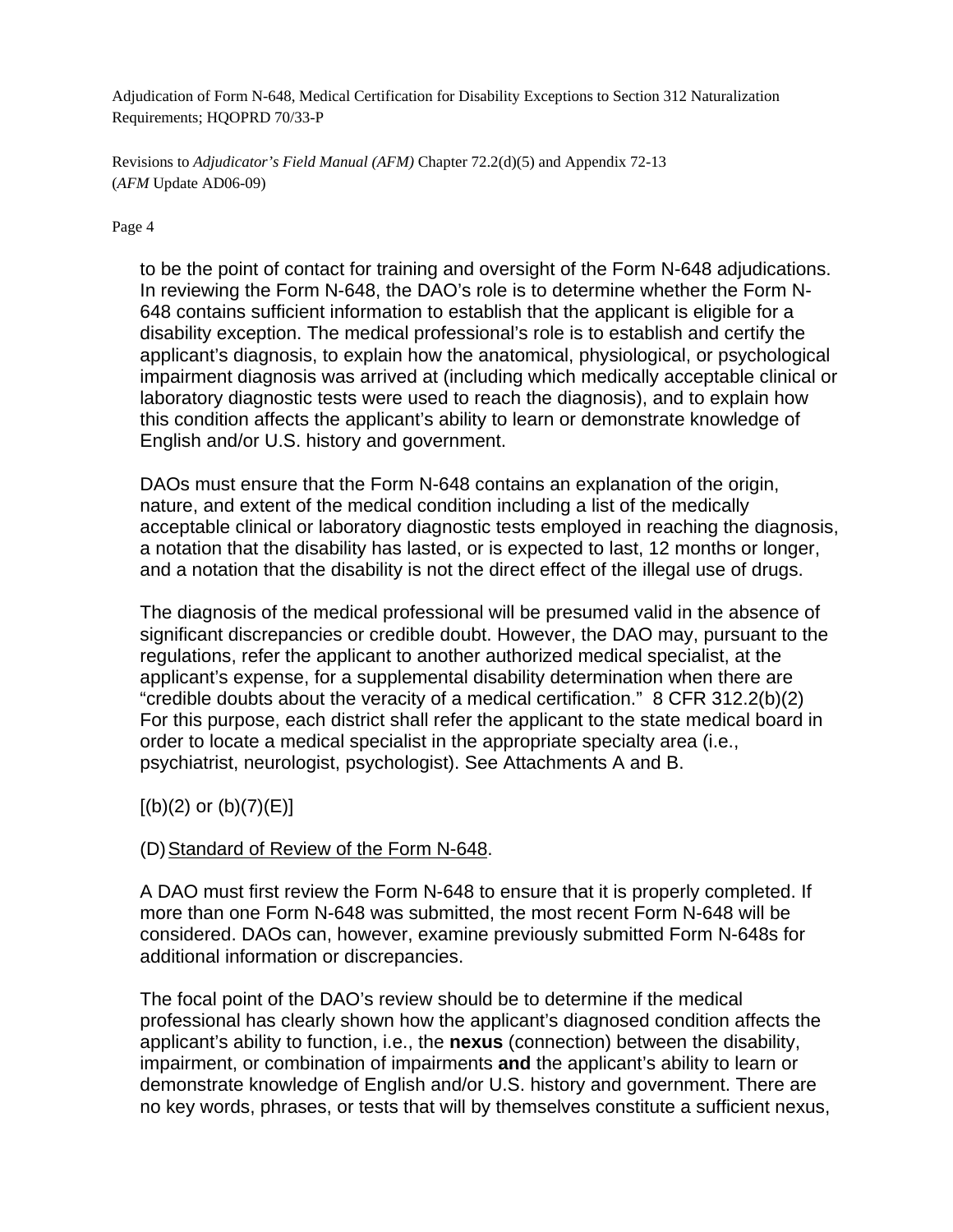Revisions to *Adjudicator's Field Manual (AFM)* Chapter 72.2(d)(5) and Appendix 72-13 (*AFM* Update AD06-09)

#### Page 5

nor is there a list of conditions, symptoms, or complications that will always be caused by or linked to certain disabilities or impairments. Rather, DAOs must evaluate each Form N-648 individually and determine, based on all the information, whether the applicant has met the burden of showing that the anatomical, physiological, or psychological abnormality described has so impaired the applicant's functioning that he or she is unable to learn or demonstrate knowledge of English and/or U.S. history and government.

The Form N-648 must also include a sufficiently thorough explanation of how the disability or impairment was diagnosed. The medical professional should include a list of medically acceptable clinical or laboratory diagnostic tests employed to determine that the applicant has a condition that makes him or her unable to learn or demonstrate knowledge of English and/or U.S. history and government. If the Form N-648 does not provide a sufficiently thorough explanation, regulatory authority exists that allows the DAO to request a copy of the applicant's medical records to determine that the claimed diagnostic tests were performed. Prior to the DAO issuing a request for the applicant's medical records, the specific case should be referred to the Supervisory District Adjudications Officer (SDAO) for approval. The DAO may review the records to determine the veracity of the medical professional's claims on the Form N-648 regarding how he or she reached the diagnosis. DAOs are not permitted to request medical records solely to question whether there was a proper medical basis for the noted impairment. DAOs may only review medical records to determine whether the certifying medical professional has conducted the claimed medically acceptable clinical or laboratory diagnostic tests to arrive at the diagnosis noted in the Form N-648.

DAOs should review the Forms N-648 reflecting mental impairments such as depression or disabilities related to, associated with, or caused by "old age" the same way they review all other medically determinable conditions that may qualify for a Section 312 disability exception. "Old age," in and of itself, is not a medically determinable physical or developmental disability or mental impairment. However, an individual with a disease or disability that is related to, associated with, or caused by old age (e.g., Alzheimer's, Parkinson's Disease, senile dementia) can qualify for a disability exception, if the disability results in an impairment in functioning so severe that the applicant is unable to learn or demonstrate knowledge of English and/or U.S. history and government. Similarly, depression should be treated like any other disability or impairment. Post Traumatic Stress Disorder (PTSD) should be similarly evaluated under the standard of review set forth in this section.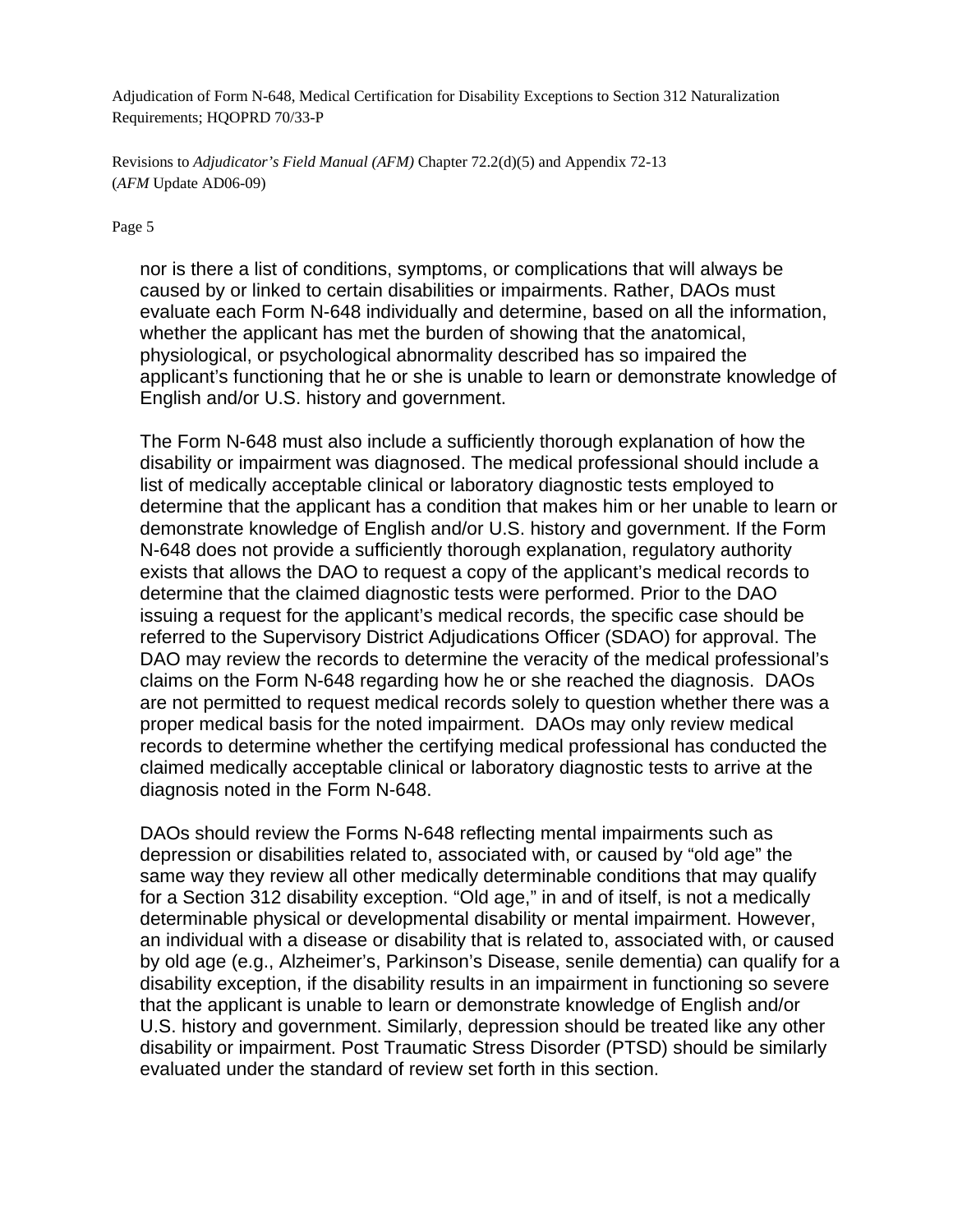Revisions to *Adjudicator's Field Manual (AFM)* Chapter 72.2(d)(5) and Appendix 72-13 (*AFM* Update AD06-09)

Page 6

### $[(b)(2)$  or  $(b)(7)(E)]$

#### (E) Procedures for Review of and Action on Form N-648.

Under 8 CFR 312.2(b)(2), applicants are required to submit the Form N-648 with their Form N-400. Applicants may also submit their Form N-648 waiver as a supplement to the Form N-400 prior to the interview, or may submit the Form N-648 waiver at the time of the interview. If the Form N-648 is submitted at the time of the interview, the examination may be continued pending the adjudication of the Form N-648.

Under 8 CFR 312.5, applicants should receive two opportunities to meet the requirements of Section 312 of the INA. If the DAO finds that the Form N-648 is insufficient to establish eligibility for an exception from the English and/or U.S. history and government requirements for naturalization, the DAO must give the applicant a choice to either proceed with testing or to be rescheduled for reexamination. If the applicant fails the test, or opts for rescheduling, the DAO must issue a Form N-14 and schedule the applicant for re-examination within 45 days. The Form N-14 must include a detailed explanation of the deficiencies and inconsistencies in the Form N-648 and, if appropriate, request the applicant to obtain another evaluation from an authorized medical specialist for a supplemental determination.

If upon re-examination, the DAO determines that an applicant is not eligible for a disability exception and the applicant fails to pass the English and/or U.S. history and government tests, the Form N-400 must be denied. The Form N-648 denial may be reviewed in the context of a hearing on the denial of the Form N-400 under Section 336 of the INA (336 hearing). An applicant may submit additional documentation for review at the 336 hearing, including a new Form N-648.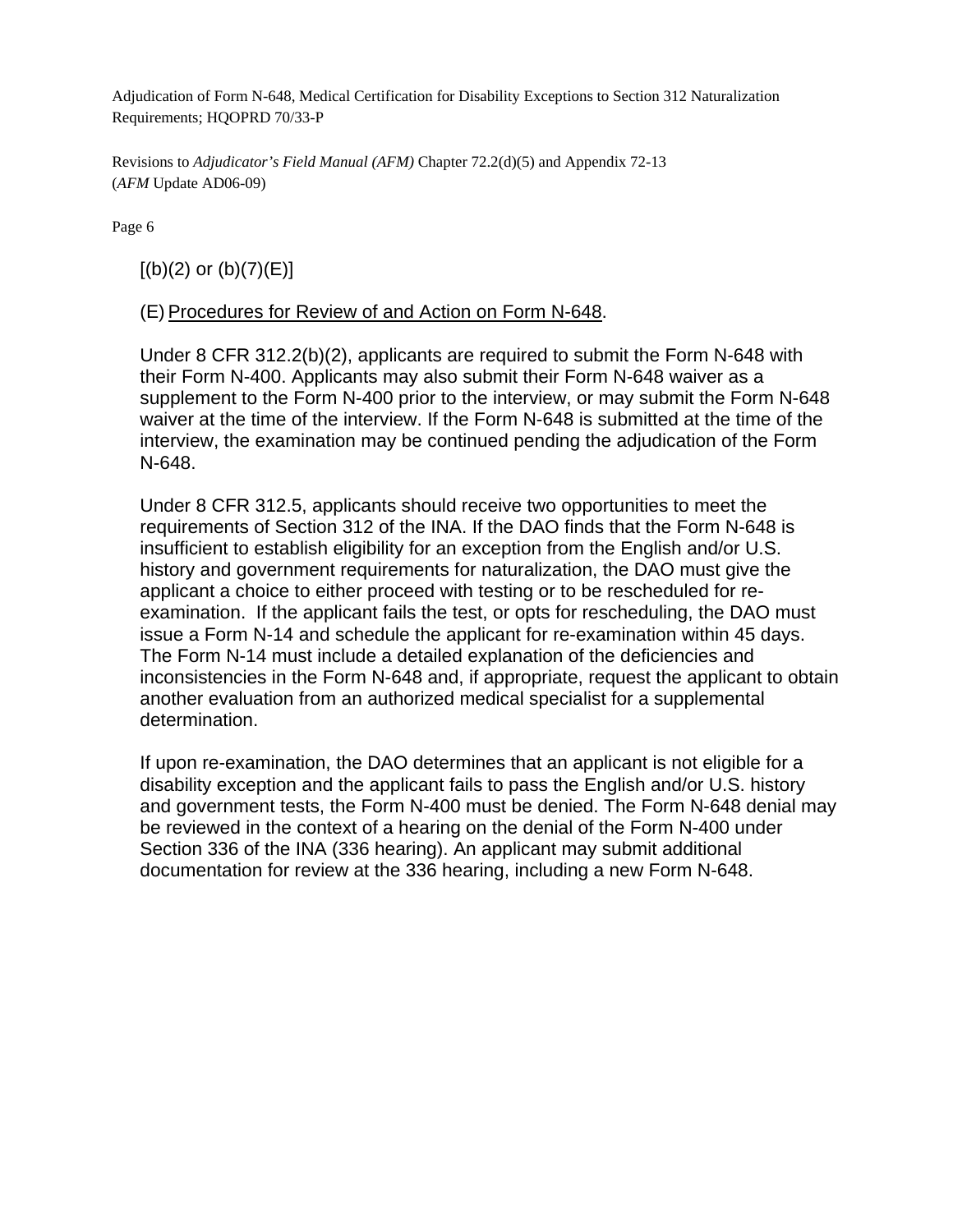Revisions to *Adjudicator's Field Manual (AFM)* Chapter 72.2(d)(5) and Appendix 72-13 (*AFM* Update AD06-09)

Page 7

### $(F)$  [(b)(2) or (b)(7)(E)]

#### (G) Reasonable Accommodations and Modifications under the Rehabilitation Act.

Section 504 of the Rehabilitation Act of 1973 requires all Federal agencies to make reasonable accommodations for persons with disabilities. As a federal agency, USCIS may not exclude qualified persons with disabilities from its programs or activities based solely on the person's disability. To ensure that persons with disabilities are not excluded from USCIS programs or activities because of their disabilities, the Rehabilitation Act requires USCIS to provide modifications or accommodations that permit qualified persons with disabilities to have an equal opportunity to participate in its programs. DAOs should refer to the January 21, 2003 policy memo, "Guidance on Making the Naturalization Process Accessible to Applicants with Disabilities," for further guidance on accommodations.

Accommodations are different from statutory waivers or exceptions. If an applicant receives a waiver, that applicant is exempted from meeting the specific naturalization requirement for which that waiver is granted. All applicants qualifying for a waiver receive the same relief. For example, all applicants receiving an English test waiver will not have to take the English exam. Existing waivers cover the English and/or U.S. history and government requirements and the Oath of Allegiance.

On the other hand, an accommodation is not a waiver but rather a modification of an existing practice or procedure that will enable an applicant with a disability to participate in the naturalization process. The accommodation does not exempt the applicant from the obligation to satisfy the requirement, but modifies the manner in which the applicant demonstrates that he or she meets the requirement. Accommodations are likely to vary according to the nature of the individual's disability. For example, an applicant who is unable to use his or her hands should be permitted to take the U.S. history and government tests orally. An applicant who is unable to speak might receive an accommodation that would allow that applicant to respond to questions on the English and/or U.S. history and government test with a previously agreed upon nonverbal form of assent.

Making reasonable accommodations or modifications to the entire naturalization process is our mandate under the Rehabilitation Act of 1973. DAOs are reminded of the need for the utmost courtesy, respect, and sensitivity in adjudicating cases where the applicant requests an accommodation for the Section 312 requirements.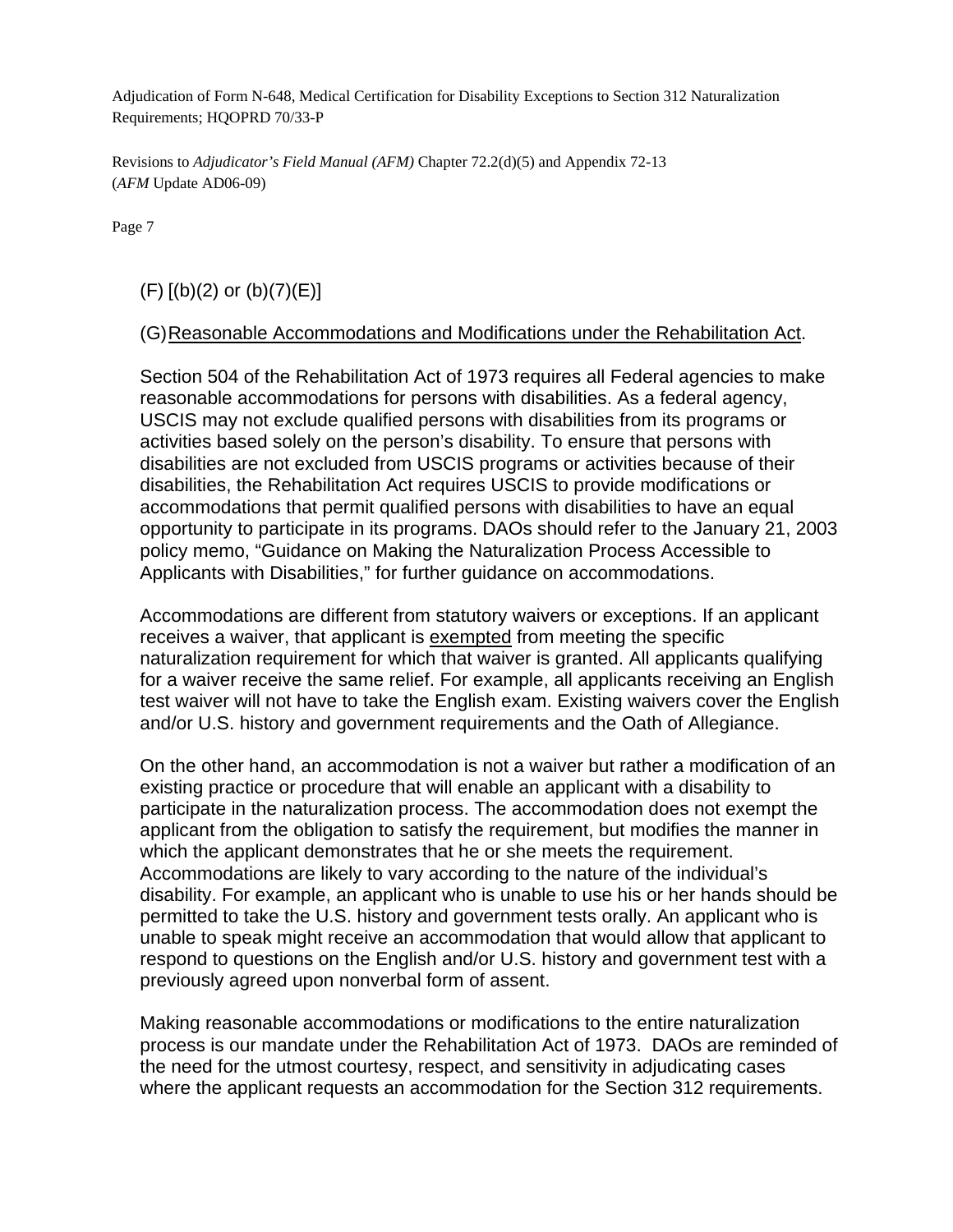Revisions to *Adjudicator's Field Manual (AFM)* Chapter 72.2(d)(5) and Appendix 72-13 (*AFM* Update AD06-09)

Page 8

#### (H) Procedures for Waiver of the Oath of Allegiance.

Under Section 337 of the INA, as amended, the Oath of Allegiance and attachment requirements may be waived for applicants having a disability or impairment that prevents them from being able to understand the meaning of the oath or to communicate an understanding of the oath requirement. The procedures for conducting examinations and waiving the oath are outlined in the June 30, 2003 Memorandum entitled, "Procedures for Implementing the Waiving of the Oath of Renunciation and Allegiance for the Naturalization of Aliens having Certain Disabilities." [http://uscis.gov/graphics/lawsregs/handbook/PolMem96Pub.pdf](../../../uscis.gov/graphics/lawsregs/handbook/PolMem96Pub.pdf)

The requirements for the oath waiver are distinct from the requirements for the English and/or U.S. history and government waiver under Section 312 of the INA. While both Section 312 and Section 337 of the Act, as amended, require that the applicant have a "developmental or physical disability or mental impairment," the assessment of a person's ability to meet the oath requirement is different from the assessment of the applicant's ability to learn English and Civics.

#### **6. Field Guidance** *AFM* **Appendix 72-13, Attachments A-C.**

Effective immediately, USCIS field offices are directed to comply with the following instructions as set forth in revised *AFM* Appendix 72-13, Attachments A-C.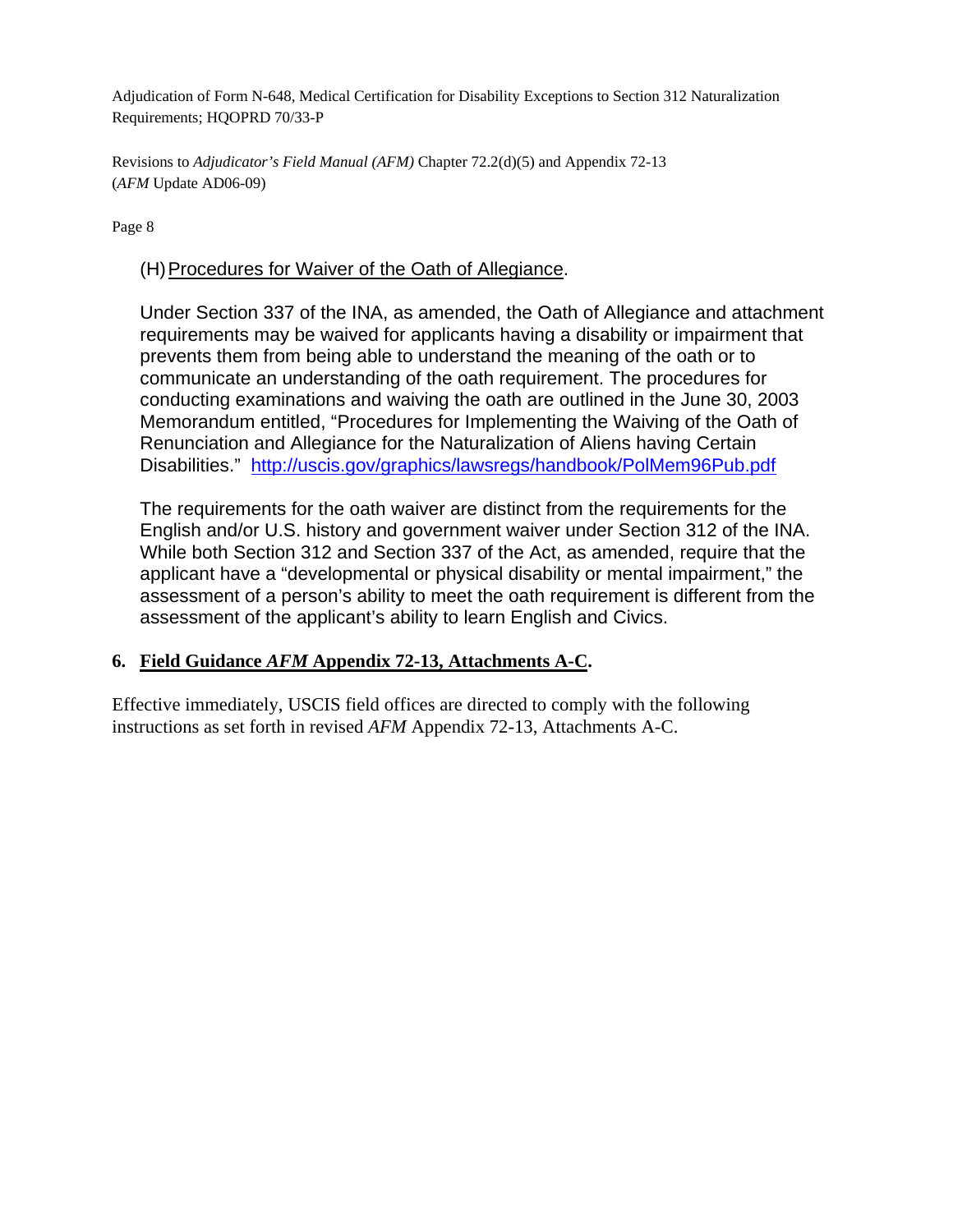Revisions to *Adjudicator's Field Manual (AFM)* Chapter 72.2(d)(5) and Appendix 72-13 (*AFM* Update AD06-09)

Page 9

# **Appendix 72-13 Disability Naturalization Applications [Revised as of 05/10/2006]**

**Attachment A** 

| <b>State Medical Boards Contact Information</b> |                    |                                       |  |
|-------------------------------------------------|--------------------|---------------------------------------|--|
| <b>State</b>                                    | Telephone          | <b>Web Address</b>                    |  |
| Alabama                                         | $(334)$ 242-4116   | www.albme.org                         |  |
| Alaska                                          | $(907)$ 269-8163   | www.dced.state.ak.us/occ/pmed.htm     |  |
| Arizona                                         | $(480) 551 - 2700$ | www.bomex.org/middle.asp              |  |
| Arkansas                                        | $(501)$ 296-1802   | www.armedicalboard.org                |  |
| California                                      | $(916)$ 263-2389   | www.medbd.ca.gov                      |  |
| Colorado                                        | $(303) 894 - 7690$ | www.dora.state.co.us/medical          |  |
| Connecticut                                     | $(860)$ 509-8000   | www.dph.state.ct.us                   |  |
| Delaware                                        | $(302)$ 744-4507   | www.professionallicensing.state.de.us |  |
| District of Columbia                            | $(202)$ 671-5000   | www.doh.dc.gov                        |  |
| Florida                                         | $(850)$ 245-4100   | www.doh.state.fl.us                   |  |
| Georgia                                         | $(404)$ 656-3913   | www.medicalboard.georgia.gov          |  |
| Hawaii                                          | $(808) 586 - 3000$ | www.hawaii.gov/dcca/areas/pvl         |  |
| Idaho                                           | $(208)$ 327-7000   | www.bom.state.id.us                   |  |
| Illinois                                        | $(217) 785 - 0800$ | www.idfpr.com/dpr/default.asp         |  |
| Indiana                                         | $(317)$ 234-2060   | www.in.gov/pla/bandc/mlbi/            |  |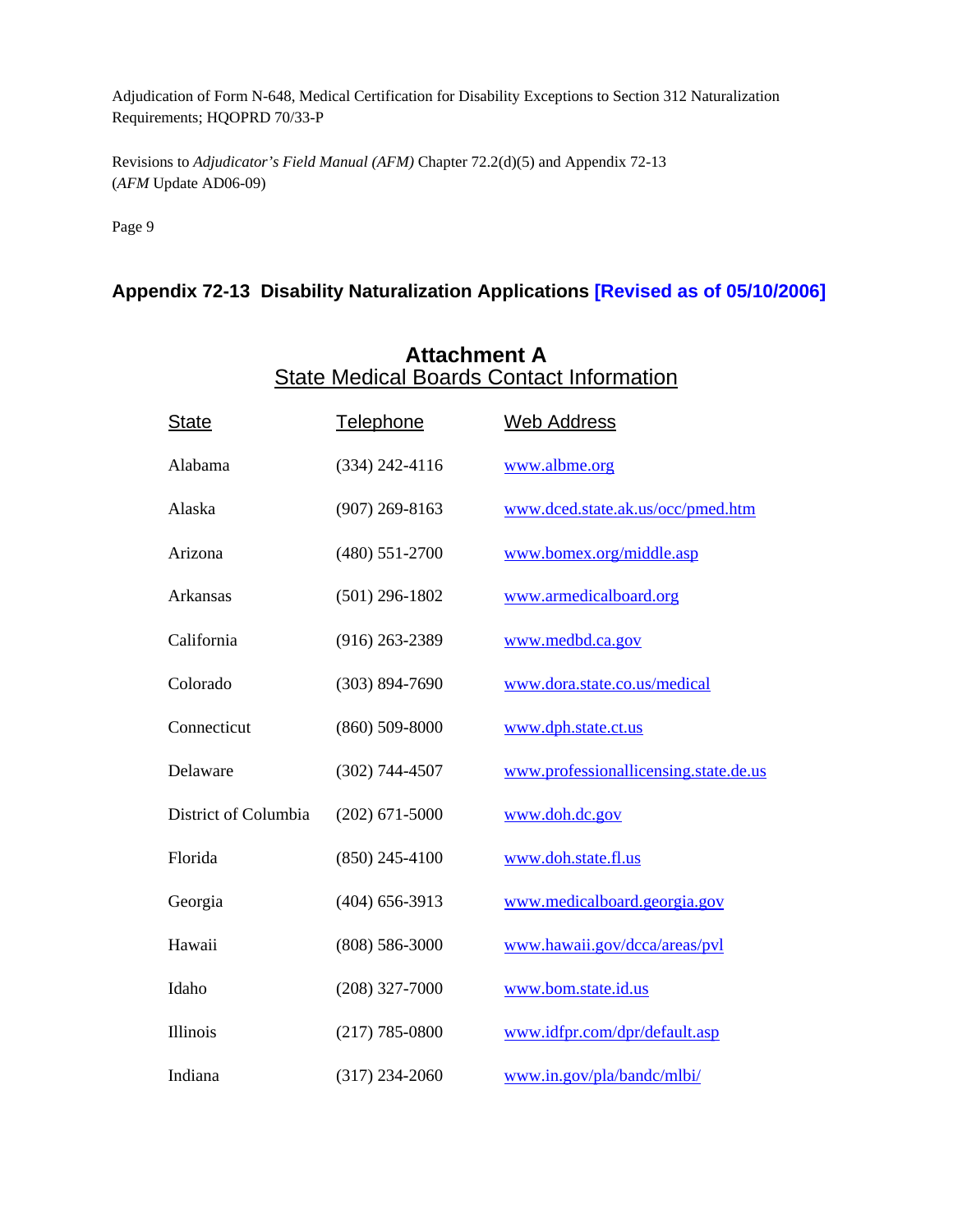Revisions to *Adjudicator's Field Manual (AFM)* Chapter 72.2(d)(5) and Appendix 72-13 (*AFM* Update AD06-09)

| Iowa           | $(515) 281 - 5171$ | www.docboard.org/ia/ia_home.htm                           |
|----------------|--------------------|-----------------------------------------------------------|
| Kansas         | $(785)$ 296-7413   | www.ksbha.org                                             |
| Kentucky       | $(502)$ 429-7150   | www.state.ky.us/agencies                                  |
| Louisiana      | $(504) 568 - 6820$ | www.lsbme.org                                             |
| Maine          | $(207)$ 287-3601   | www.docboard.org/me/me_home.htm                           |
| Maryland       | $(410)$ 764-4777   | www.mbp.state.md.us                                       |
| Massachusetts  | $(617) 654-9800$   | www.massmedboard.org/contact/shtm                         |
| Michigan       | $(517)$ 241-9427   | www.michigan.gov                                          |
| Minnesota      | $(612) 617 - 2130$ | www.state.mn.us/portal/mn/jsp/home                        |
| Mississippi    | $(601)$ 987-3079   | www.msbml.state.ms.us                                     |
| Missouri       | $(573) 751 - 0098$ | www.pr.mo.gov/healingarts.asp                             |
| Montana        | $(406)$ 841-2300   | www.emedicine-resources.com/montana-board-of-medicine.htm |
| Nebraska       | $(402)$ 471-3121   | www.hhs.state.ne.us                                       |
| Nevada         | $(775)$ 688-2559   | www.medboard.nv.gov                                       |
| New Hampshire  | $(603)$ 271-1203   | www.nh.gov/medicine/                                      |
| New Jersey     | $(973) 504 - 6200$ | www.state.nj.us/lps/ca/contactinfo.htm                    |
| New Mexico     | 505) 476-7220      | www.state.nm.us/nmbme/                                    |
| North Carolina | $(919)$ 326-1100   | www.ncmedboard.org                                        |
| North Dakota   | $(701)$ 328-6500   | www.ndbomex.com                                           |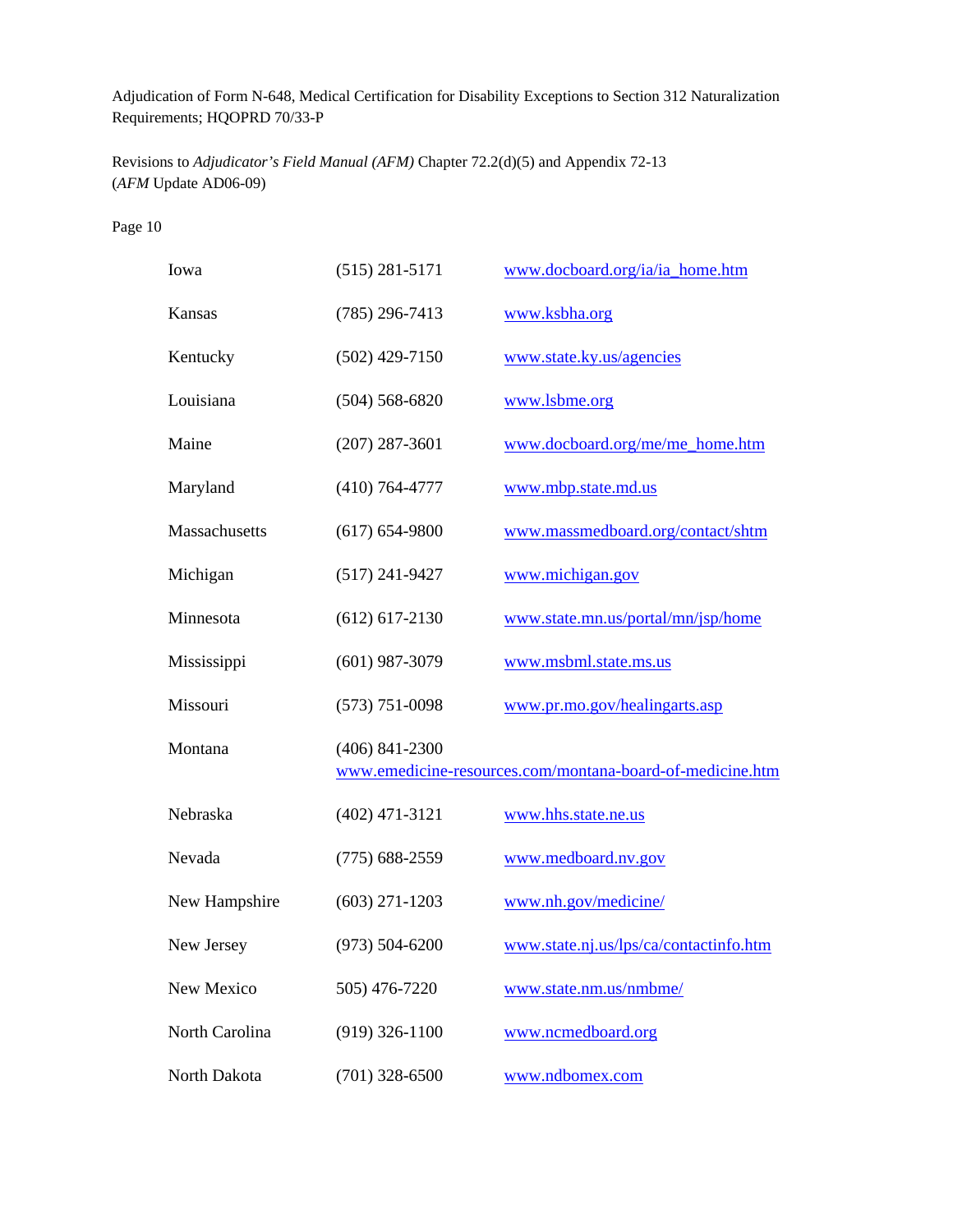Revisions to *Adjudicator's Field Manual (AFM)* Chapter 72.2(d)(5) and Appendix 72-13 (*AFM* Update AD06-09)

| Ohio           | $(614)$ 466-3934   | www.med.ohio.gov                          |
|----------------|--------------------|-------------------------------------------|
| Oklahoma       | $(405) 848 - 6841$ | www.okmedicalboard.org                    |
| Oregon         | $(503)$ 229-5770   | www.egov.oregon.gov/BME/                  |
| Pennsylvania   | $(717)$ 787-8503   | www.dos.state.pa.us/bpoa/site/default.asp |
| Rhode Island   | $(401)$ 222-3855   | www.health.ri.gov/hsr/bmld/               |
| South Carolina | $(803) 896 - 4500$ | www.llr.state.sc.us/pol/medical/          |
| South Dakota   | $(605)$ 367-7781   | www.state.sd.us/doh/medical/              |
| Tennessee      | $(615) 532 - 3202$ | www.state.tn.us/health/                   |
| Texas          | $(800)$ 248-4062   | www.tmb.state.tx.us/                      |
| Utah           | $(801)$ 530-6628   | www.dopl.utah.gov/                        |
| Vermont        | $(802) 657 - 4220$ | www.healthyvermonters.info/bmp/bmp.shtml  |
| Virginia       | $(804)$ 662-9900   | www.dhp.virginia.gov/                     |
| Washington     | $(360)$ 236-4700   | www.doh.wa.gov/contact.htm                |
| West Virginia  | $(304) 558 - 2921$ | www.wvdhhr.org/wvbom/                     |
| Wisconsin      | $(608)$ 266-2112   | www.drl.wi.gov/index.htm                  |
| Wyoming        | $(307)$ 778-7053   | www.wyomedboard.state.wy.us/              |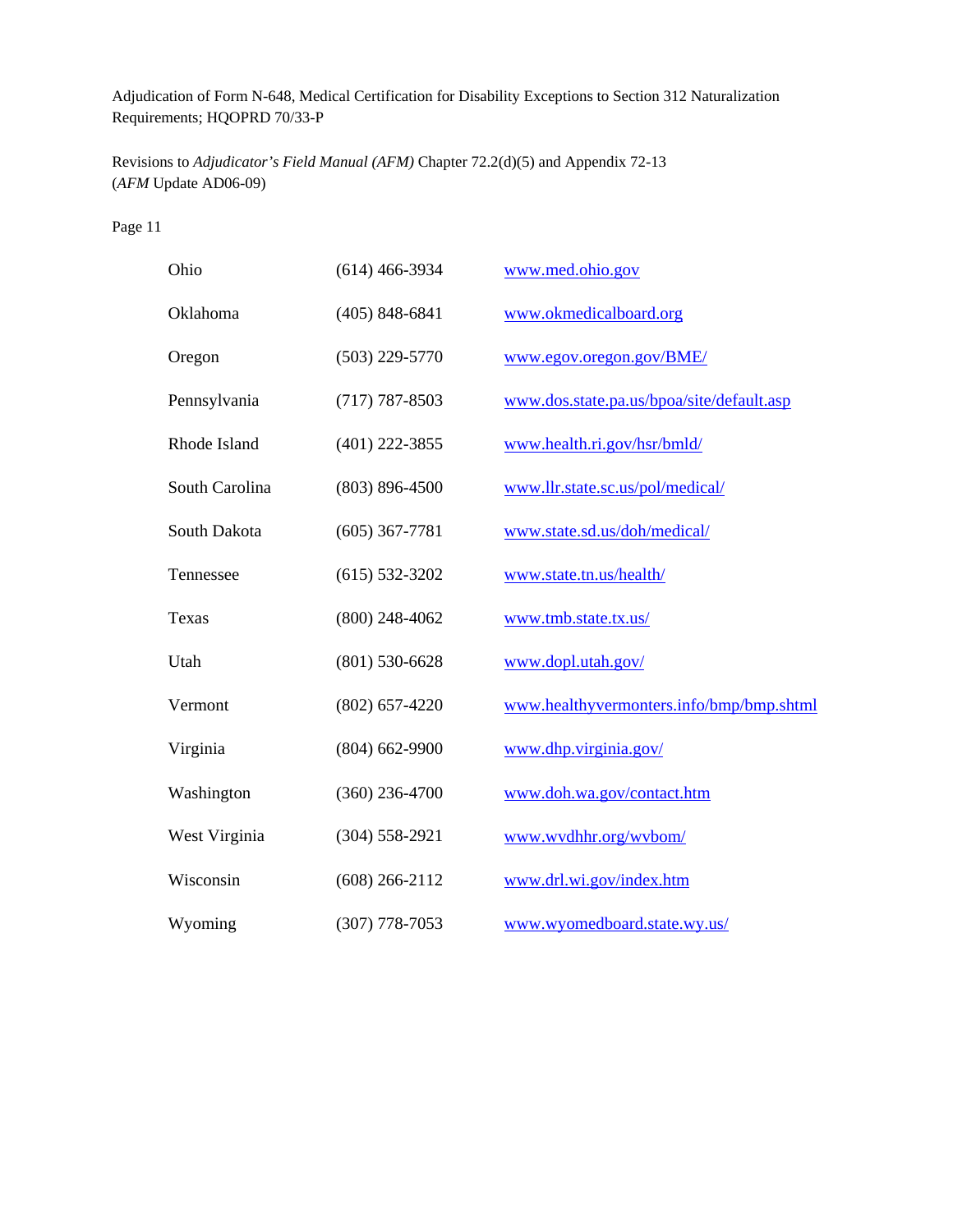Revisions to *Adjudicator's Field Manual (AFM)* Chapter 72.2(d)(5) and Appendix 72-13 (*AFM* Update AD06-09)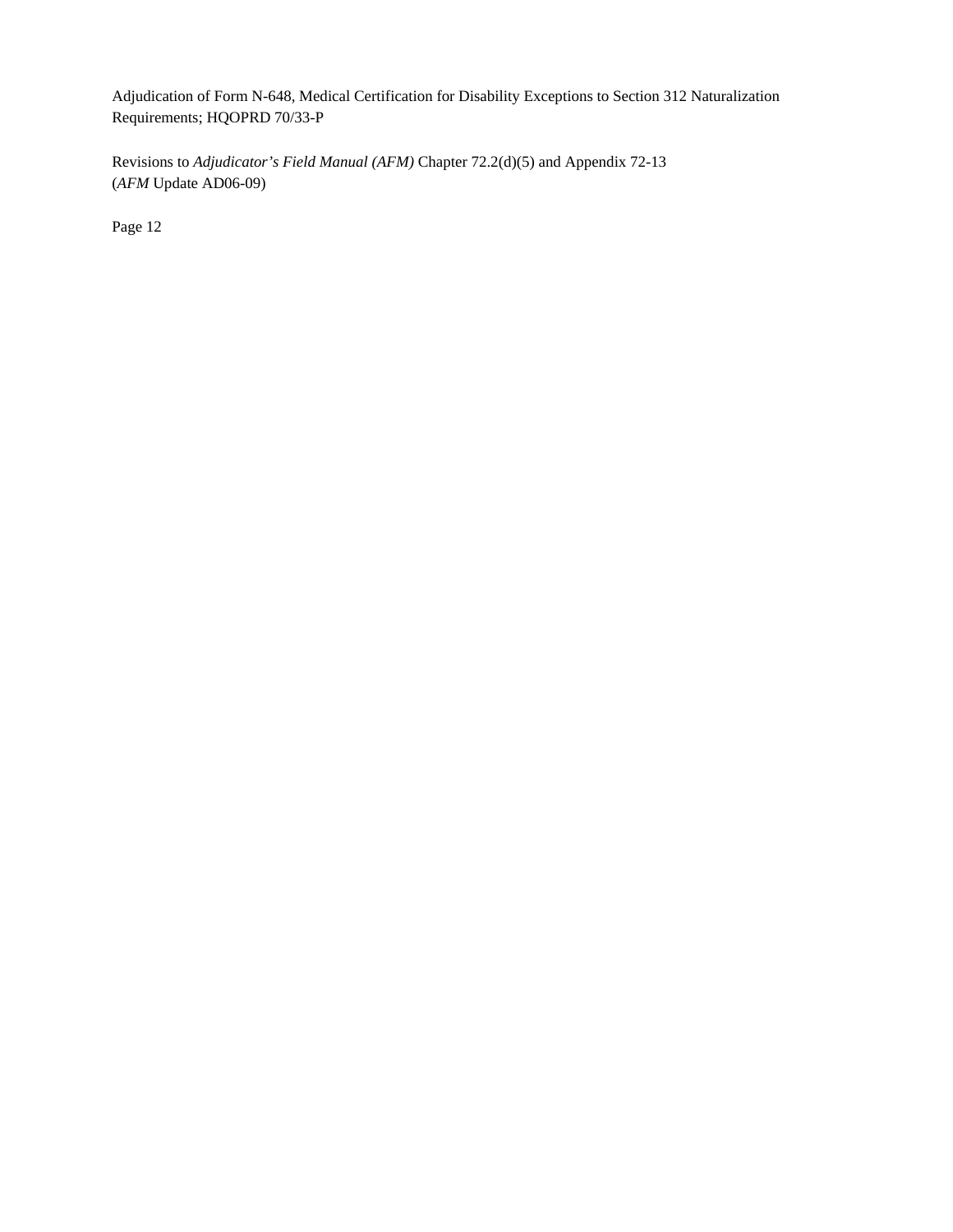Revisions to *Adjudicator's Field Manual (AFM)* Chapter 72.2(d)(5) and Appendix 72-13 (*AFM* Update AD06-09)

Page 13

# **Attachment B**

# **Disability Diagnosis Medical Specialist**

#### Organic Mental Disorder

Psychiatrist, Psychologist, or Neurologist

Psychiatrist, Psychologist, or Neurologist

Psychological or behavioral abnormalities associated with a dysfunction of the brain. Demonstration of a loss of specific cognitive abilities or affective changes and the medically documented persistence of at least one of the following: Disorientation to time and place; or Memory impairment, either short-term (inability to learn new information), intermediate, or long-term (inability to remember information that was known sometime in the past); or Perceptual or thinking disturbances (e.g., hallucinations, delusions); or Change in personality; or Disturbance in mood; or Emotional lability (e.g., explosive temper outbursts, sudden crying, etc.) and impairment in impulse control; or Loss of measured intellectual ability.

#### Schizophrenic, Paranoid and Other Psychotic Disorders

- Delirium
- Hallucinosis
- Catatonia
- Schizophrenia
- Manic Disorder
- Bipolar Affective Disorder
- Depressive Disorder
- Mixed Affective Disorder

Characterized by the onset of psychotic features with deterioration from a previous level of functioning.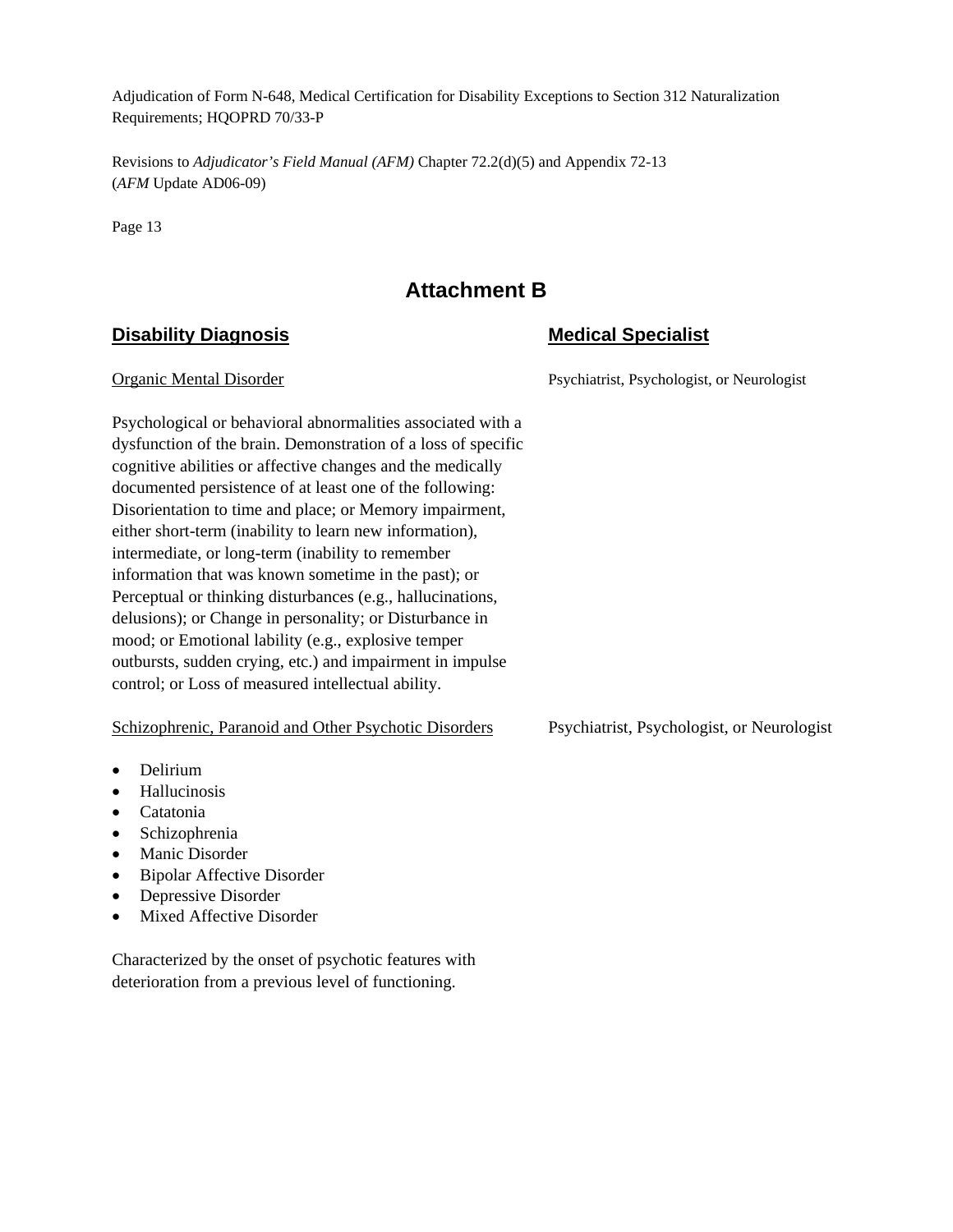Revisions to *Adjudicator's Field Manual (AFM)* Chapter 72.2(d)(5) and Appendix 72-13 (*AFM* Update AD06-09)

Page 14

| <b>Affective Disorders</b>                                                                                                                                                                                                                                                                             | Psychiatrist, Psychologist, or Neurologist |
|--------------------------------------------------------------------------------------------------------------------------------------------------------------------------------------------------------------------------------------------------------------------------------------------------------|--------------------------------------------|
| Characterized by a disturbance of mood, accompanied by a<br>full or partial manic or depressive syndrome. Mood refers to<br>a prolonged emotion that colors the whole psychic life; it<br>generally involves either depression or elation and manifests<br>in difficulty in concentrating or thinking. |                                            |
| <b>Mental Retardation</b>                                                                                                                                                                                                                                                                              | Psychiatrist, Psychologist, or Neurologist |
| Characterized by significantly sub-average intelligence.                                                                                                                                                                                                                                               |                                            |
| <b>Anxiety-related Disorders, e.g. Post Traumatic Stress</b><br>Disorder (PTSD)                                                                                                                                                                                                                        | Psychiatrist, Psychologist, or Neurologist |
| Characterized by significant decrease in normal functioning<br>and intellect when placed in anxiety producing settings.<br><b>Substance Addiction Disorders</b>                                                                                                                                        | Psychiatrist, Psychologist, or Neurologist |
| Characterized by the manifestation of a cluster of cognitive,<br>behavioral, and physiological symptoms that cause loss of<br>concentration and control.                                                                                                                                               |                                            |
| <b>Autistic and Other Development Disorders</b>                                                                                                                                                                                                                                                        | Psychiatrist, Psychologist, or Neurologist |
| Characterized by deficits in developmental verbal and<br>non-verbal communication.                                                                                                                                                                                                                     |                                            |
| <b>Attention Deficit Hyperactivity Disorder or Attention Deficit</b><br>Disorder (ADHD and ADD)                                                                                                                                                                                                        | Psychiatrist, Psychologist, or Neurologist |

Characterized by inattention, impulsivity, and hyperactivity with the inability to concentrate.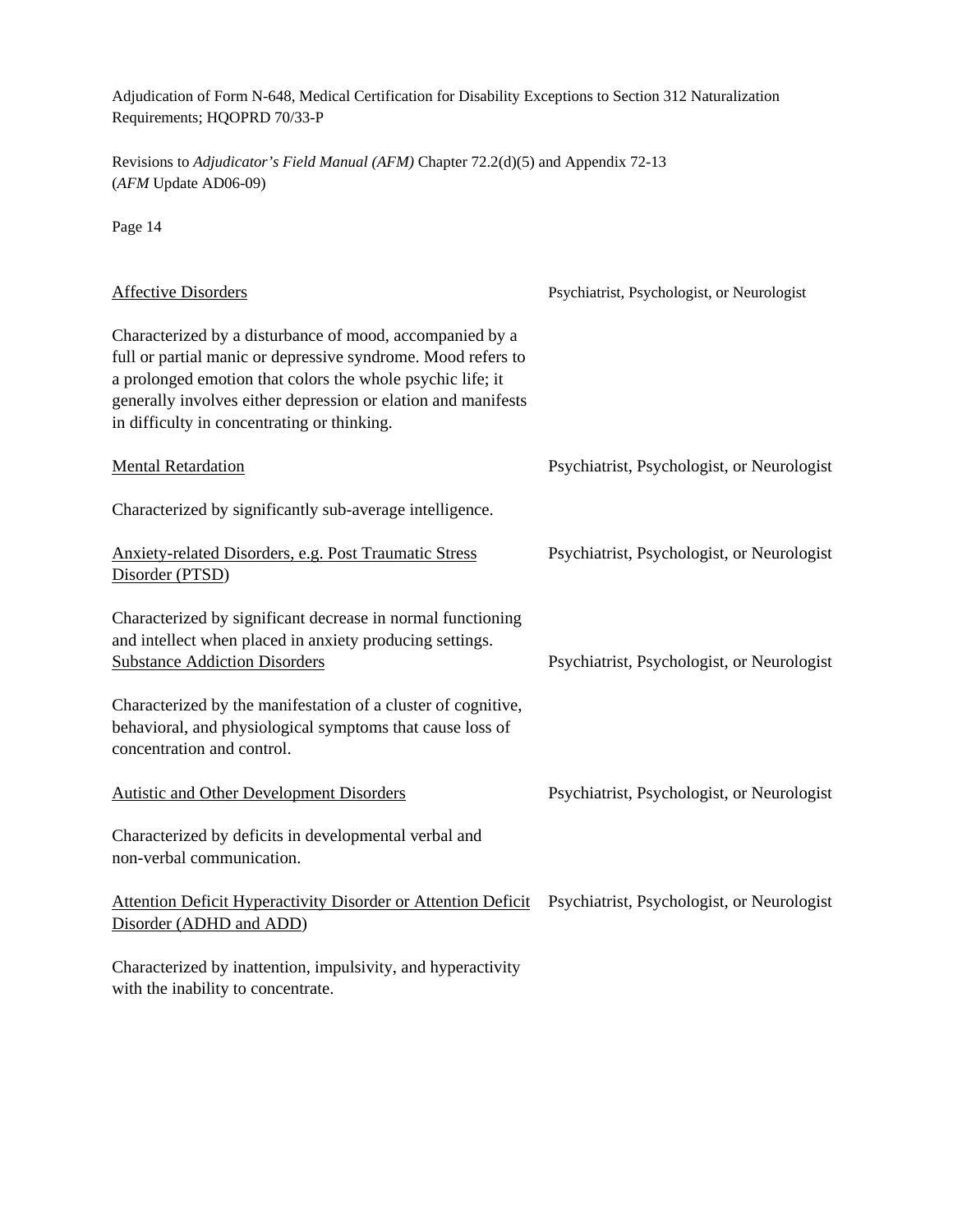Revisions to *Adjudicator's Field Manual (AFM)* Chapter 72.2(d)(5) and Appendix 72-13 (*AFM* Update AD06-09)

Page 15

#### Dementia

- Alzheimer's
- Vascular
- Pick's
- Creutzfeldt-Jakob
- Huntington's
- Parkinson's
- HIV

Characterized by the inability to retain or learn new language or information.

#### Traumatic Brain Injury (TBI)

Characterized by neurological and mental impairments with a wide variety of posttraumatic symptoms and signs. Sometimes a mental impairment may appear to improve immediately following TBI and then worsen, or, conversely, it may appear much worse initially but improve after a few months. Therefore, the mental findings immediately following TBI may not reflect the actual severity of mental impairment (s). The actual severity of a mental impairment may not become apparent until 6 months post-injury.

| Brain Tumors – Primary or Metastatic |  |
|--------------------------------------|--|
|--------------------------------------|--|

Neurologist, Neurosurgeon, Radiologist, or Oncologist

Characterized by neurological and mental impairments.

**Note:** Specified disorders may be due to brain damage, dysfunction, and physical disease. Disorders must be of the severity that they prevent the applicant from learning or demonstrating knowledge of English and/or civics.

Psychiatrist, Psychologist, or Neurologist

Psychiatrist, Psychologist, or Neurologist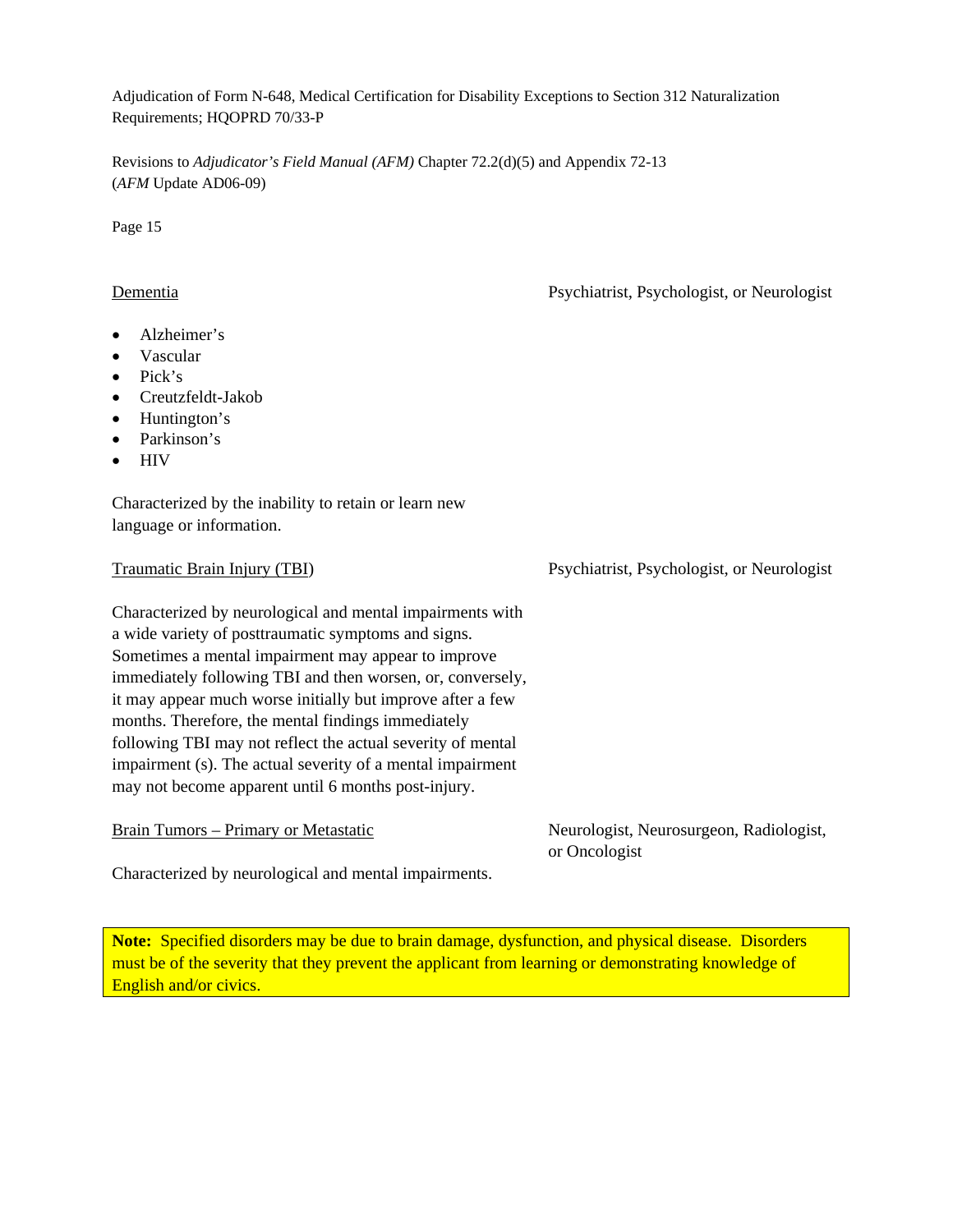Revisions to *Adjudicator's Field Manual (AFM)* Chapter 72.2(d)(5) and Appendix 72-13 (*AFM* Update AD06-09)